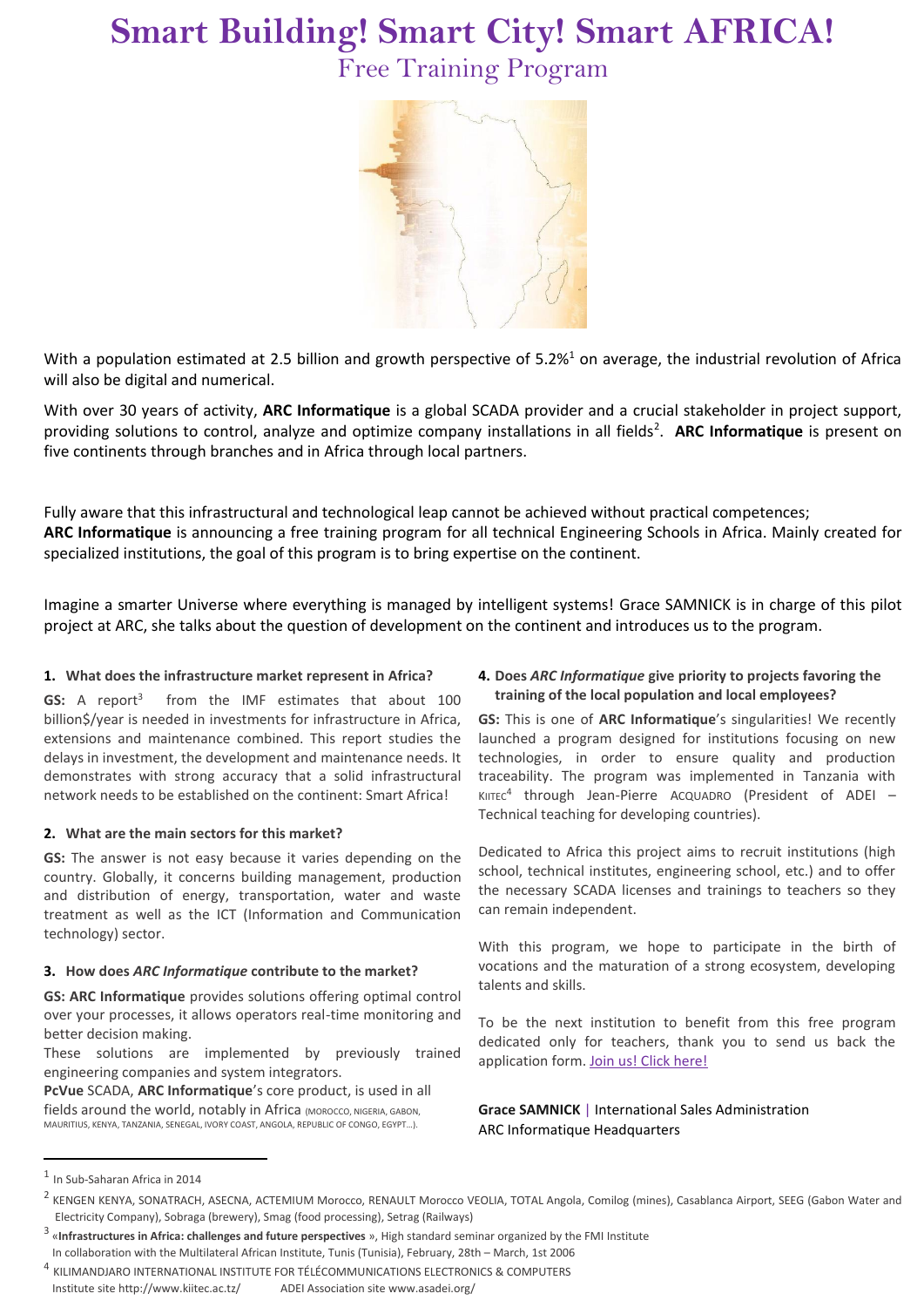## Advertorial

**ARC Informatique**, headquartered in Paris, France, is an independent global leader in HMI / SCADA software. Founded in 1981 and certified ISO 9001 and 14000, the company has an international presence through direct technical and sales offices in the US, Europe and Asia. Tens of thousands of licensed copies of its SCADA PcVue are installed all around the world.

**PcVue Solutions** provides a flexible solution for supervising industrial processes, utilities and infrastructure. It meets industrial standards of reliability, security and performance while maintaining the user-friendliness of an office application. It spans requirements from single-user standalone applications to complex client-server systems with redundancy.



### **Partnerships & Alliances<sup>5</sup>**

 $\overline{a}$ 

Since its inception in 1981, **ARC Informatique** has developed commercial partnerships with many international companies operating in various fields, from industries to infrastructures. These partners trust the competence of our teams when we work with them.

Our PcVue Certified Partners Program has been conceived to provide solutions to engineering and system integrators companies, in order to provide training, support and license allowing them to manage the application.

Our development was made by respecting our industry standards, and by maintaining the user-friendliness of other desktop applications.

Our international sales force is made of a strong subsidiaries & reseller network around the world. By relying on our resources in Europe, we were able to achieve a global development.

<sup>&</sup>lt;sup>5</sup> SONATRACH, ASECNA, Actemiun Morocco, Veolia, TOTAL Angola, TIERI Ivory Coast, Grands Moulins d'Abidjan, Renault (Morocco). PRODERGIE Gabon, COSELEC Senegal, ECS Mauritius, HBS Morocco, KENGEN KENYA, ONEA BURKINA FASO, PLC SOUTH AFRICA (ETC...),